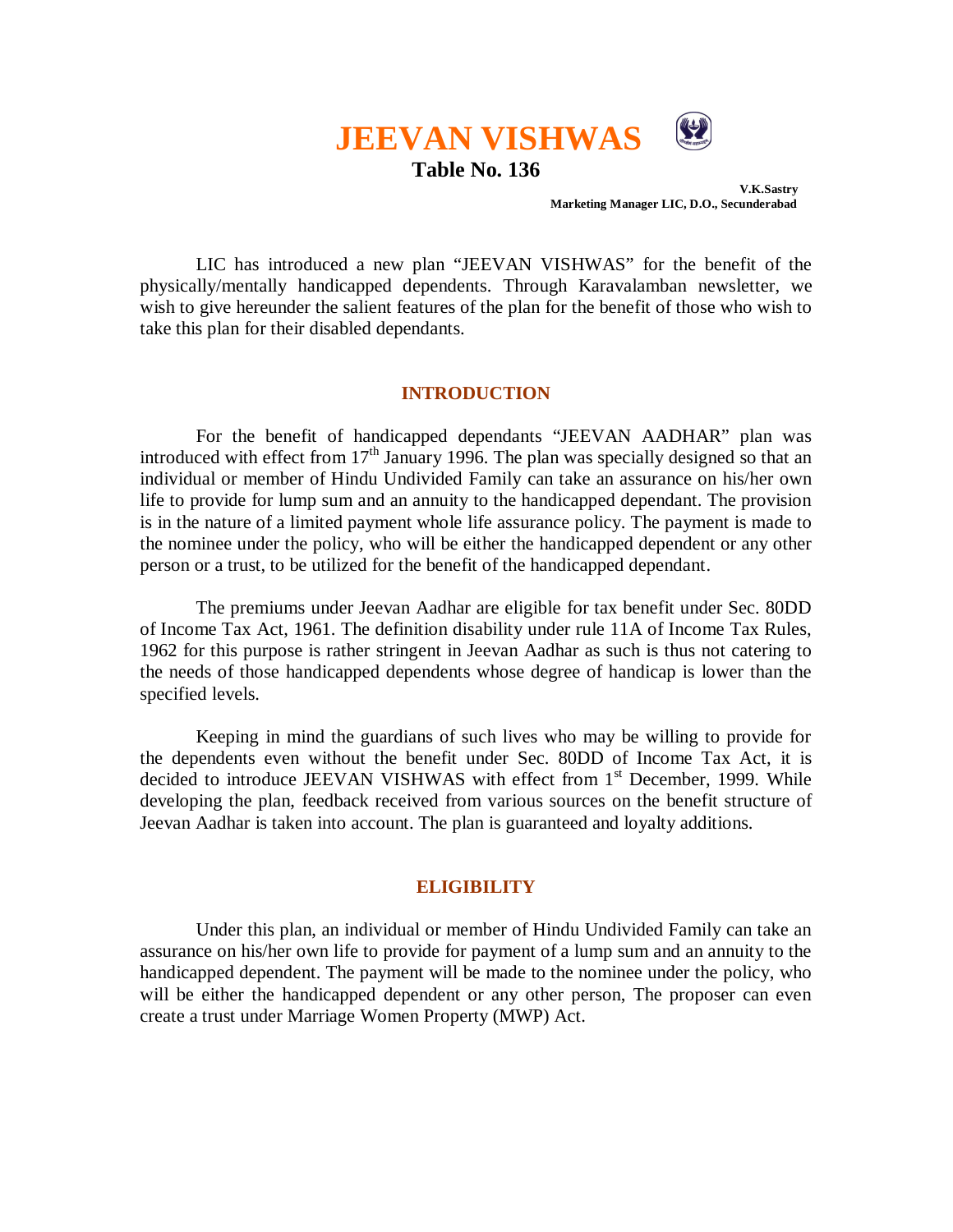#### **BENEFITS**

- A) **Maturity Benefits:** Basic sum assured together with accrued guaranteed additions and loyalty addition if any will be payable on the life assured (proposer) surviving the life date of maturity of the policy.
- B) **Death Benefit:** On death of the life assured during the term of the policy, Basic sum assured together with accrued guaranteed additions and loyalty addition, if any will be payable.
- C) **Guaranteed additions:** Guaranteed additions at the rate of Rs.60 per thousand of basic sum assured will accrue at the end of each completed policy year while the policy is in force for full sum assured and will be payable on the date of maturity or on earlier death of the life assured.
- D) **Loyalty addition:** On the life assured surviving the date of maturity, or on earlier death after five years, Loyalty addition, if any may be paid at such rates and on such terms as may be declared by the Corporation.

# **ACCIDENT BENEFIT**

Accident benefit can be allowed only under annual premium policies, subject to underwriting restrictions. The accident and disability benefits will be paid as per the usual LIC practice. Bifurcation of the benefits in to 20% and 80% will not be applicable to these benefits.

#### **MANNER OF BENEFIT PAYMENT**

Twenty percent of the total of sum assured, accrued guaranteed additions and loyalty addition, if any will be paid in lump sum. The balance eighty percent will compulsory be utilized to provide an immediate annuity on the life of handicapped dependent, payable as per the chosen mode. The annuity will be at the rates prevailing at the time of claim. The following are the annuity options under the plan.

- i. Annuity for life.
- ii. Annuity certain for 5 or 10 or 15 years and life thereafter.
- iii. Annuity for life with return of national purchase price (which is 80% of the total of basic sum assured, accrued guaranteed additions and loyalty addition, if any).

#### **MISCELLANEOUS PROVISIONS**

| a) Minimum age at entry of the proposer birthday                         | : 20 years nearest |
|--------------------------------------------------------------------------|--------------------|
| b) Maximum age at entry of the proposer birthday                         | : 65 years nearest |
| c) Maximum age at maturity of the proposer birthday $: 75$ years nearest |                    |
| d) Minimum policy term                                                   | $: 10$ years       |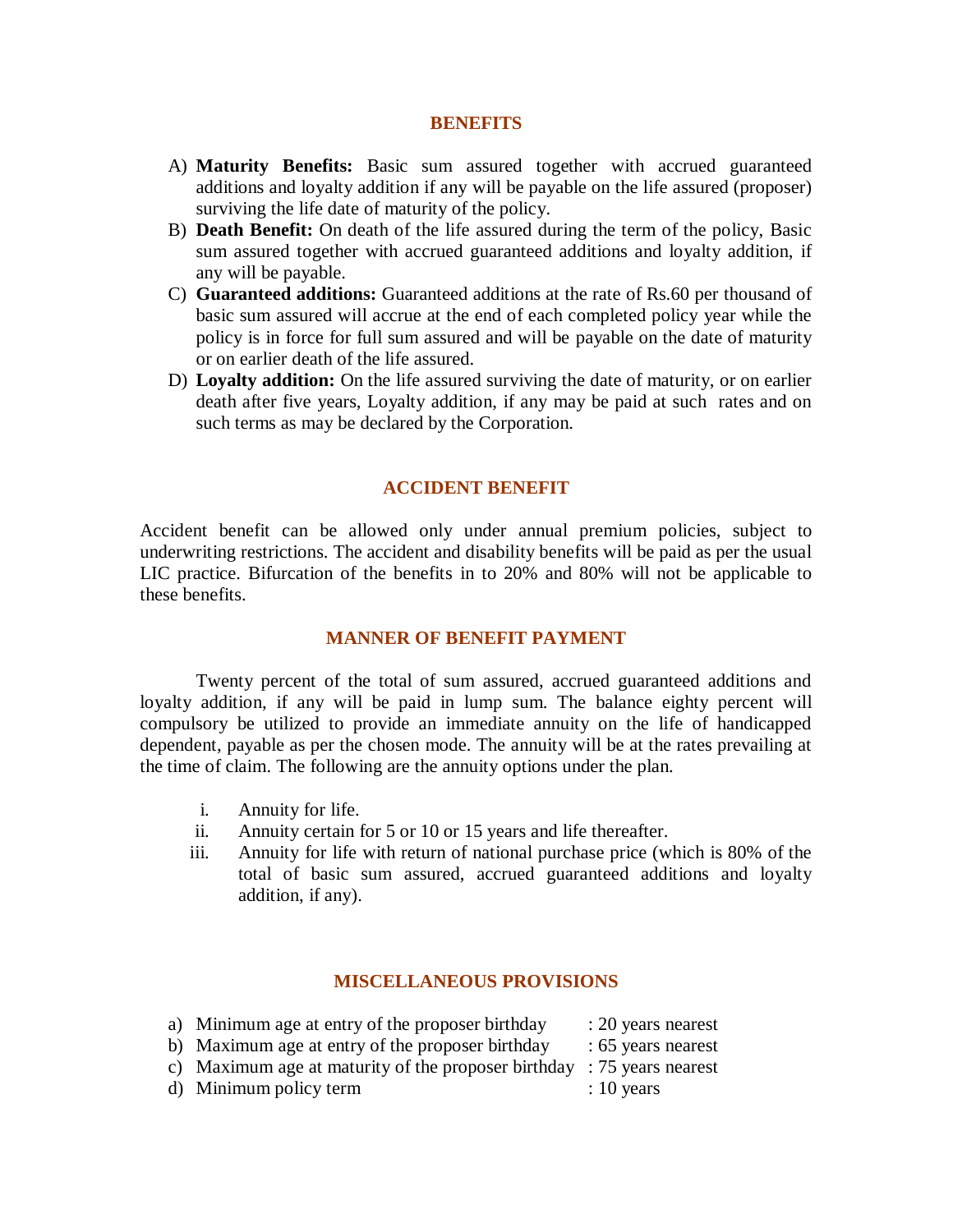|   | e) Maximum policy term         | $: 40$ years                 |
|---|--------------------------------|------------------------------|
| f | Maximum premium paying term    | $: 25$ years                 |
|   | g) Minimum Sum Assured         | : Rs.50,000 and in multiples |
|   |                                | of Rs.25,000 thereafter      |
|   | h) Modes of premium            | : Yrly, Hly, Qly, Single     |
|   | i) Minimum installment premium | $:$ Rs.800 yearly            |
|   |                                | : Rs.400 half-yearly         |
|   |                                | : Rs200 quarterly            |

# **REBATES**

# **Mode Rebates:**

| Mode                                         | Yly Hly Qly |  |
|----------------------------------------------|-------------|--|
| Rebate as % of Tabular premium 3.00 1.50 Nil |             |  |

# **High Sum Assured Rebates:**

# **Sum assured range Rebate per Rs.1000 sum assured**

|                                                     | <b>Annual</b><br><b>Premium Policies</b> | <b>Single</b><br><b>Premium Policies</b> |
|-----------------------------------------------------|------------------------------------------|------------------------------------------|
| 1. Less than Rs. 1 lakh                             | No rebate                                | No rebate                                |
| 2. Rs. 1 lakh and above but<br>Less than 2.5 lakhs  | Rs.1.00                                  | No rebate                                |
| 3. Rs.2.5 lakhs and above but<br>Less than 5 lakhs  | Rs.2.00                                  | No rebate                                |
| 4. Rs.5 lakhs and above but<br>Less than 20 lakhs   | Rs.3.00                                  | Rs.1.00                                  |
| 5. Rs. 20 lakhs and above but<br>Less than 50 lakhs | Rs.4.00                                  | Rs.1.50                                  |
| 6. Rs. 50 lakhs and above                           | Rs.5.00                                  | Rs.2.00                                  |

# **BACK DATING**

The policy can be backdated within the same financial year on payment of interest at the rate of 12% p.a. No waiver of interest for backdating will be allowed. Period up to 14 days is to be rounded to a month under Annual Premium Policies. Interest calculation under Single Premium Policies will be for the exact number of days without any rounding off.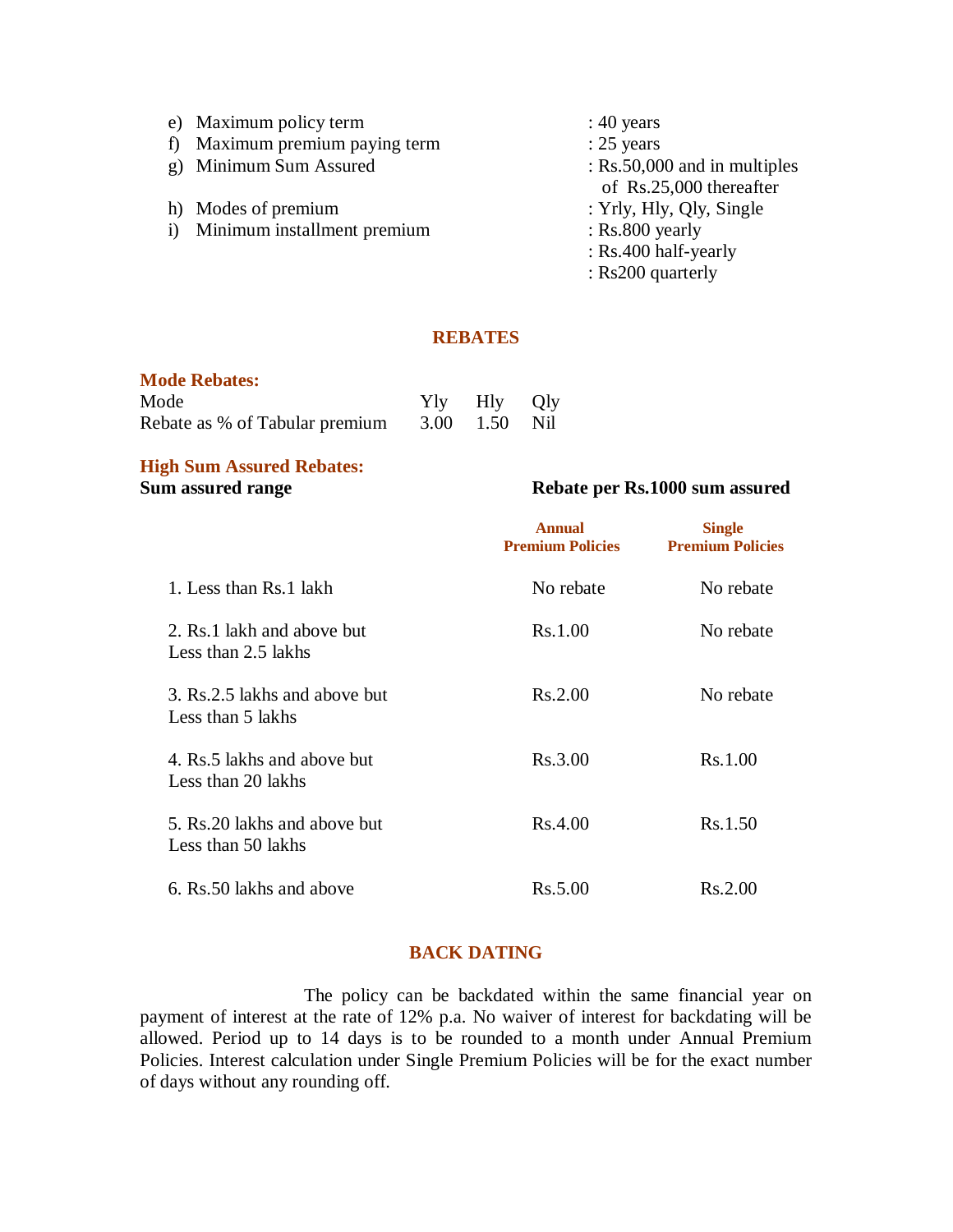Single premium policy can be surrendered for cash at any time after the policy has run for at least three years. The surrender value allowable under this policy will be equal to 90% of the total amount of premiums, if any. On surrender, cash value of accrued guaranteed additions also will be allowed.

### **DECLARATION**

(To be made by the Proposer under Jeevan Vishwas Plan)

Proposal No.

Proposal Dated:

I hereby declare that

aged \_\_\_\_\_\_\_\_\_\_\_\_\_\_\_\_\_\_\_\_\_\_\_\_\_\_\_ years is physically/ mentally handicapped and is dependent on me.

\_\_\_\_\_\_\_\_\_\_\_\_\_\_\_\_\_\_\_\_\_\_\_\_\_\_\_\_\_\_\_\_\_\_\_\_\_\_\_\_\_\_\_\_\_\_\_\_\_\_\_\_\_\_\_\_\_\_\_\_\_\_\_\_\_\_\_\_\_\_\_\_

Place:

Date: (Signature of the Proposer)

Name and address of the proposer:

#### **LOANS**

No loan facility is available under this plan.

# **REVIVALS**

Rules as applicable for revival of lapsed policies under Endowment Assurance Plan (Table No. 11) will apply to this plan as well.

#### **GUARANTEED SURRENDER VALUE**

Annual premium paying policy under this plan can be surrendered for cash at any time after the premiums have been paid for at least three years. The surrender value allowable under this policy will be equal to 30% of the total amount of premiums paid excluding the premiums for the first year and all extra premiums, if any. On surrender, cash value of accrued guaranteed additions also will be allowed.